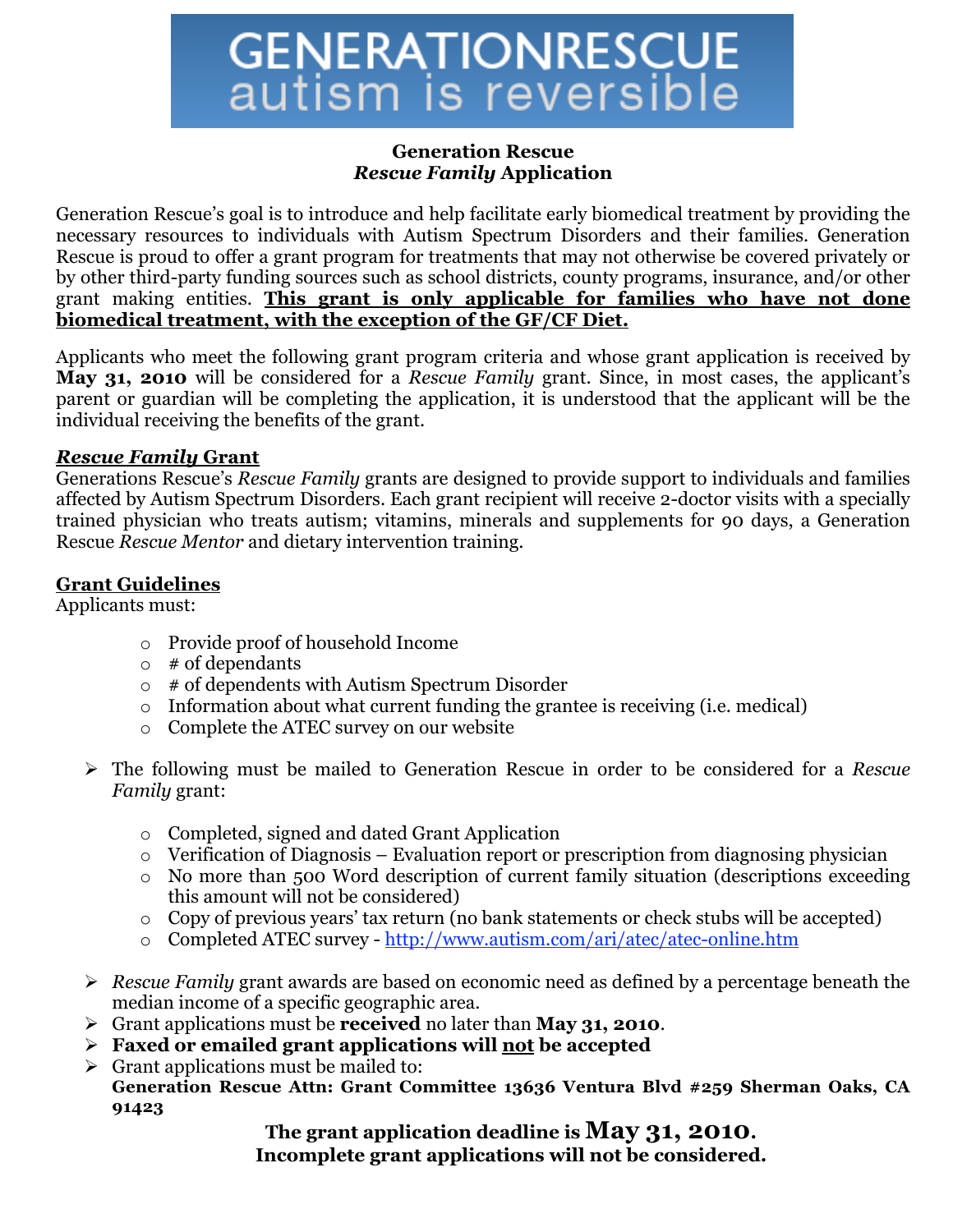

### *Rescue Family* **Grant Application**

Today's Date: \_\_\_\_\_\_\_\_\_\_\_\_\_\_\_\_\_\_\_\_\_\_\_\_\_\_\_

How did you hear about Generation Rescue's *Rescue Family* Program? (Please list name if referred by a person)

| <b>General Information</b>                   |                                                                           |                                   |  |
|----------------------------------------------|---------------------------------------------------------------------------|-----------------------------------|--|
| Applicant's Name (Child affected by Autism): |                                                                           | <b>Applicant's Date of Birth:</b> |  |
|                                              |                                                                           |                                   |  |
| <b>Applicant's Current Age:</b>              |                                                                           | <b>Applicant's Gender:</b>        |  |
|                                              |                                                                           | $\Box$ FEMALE $\Box$ MALE         |  |
| <b>Street Address:</b>                       |                                                                           |                                   |  |
|                                              |                                                                           |                                   |  |
| City:                                        | State:                                                                    | Zip Code:                         |  |
| 1) Guardian #1 Name:                         |                                                                           | Relationship:                     |  |
|                                              |                                                                           |                                   |  |
| <b>Home Telephone Number:</b>                | Cell Number:                                                              |                                   |  |
|                                              |                                                                           |                                   |  |
| <b>Work Telephone Number:</b>                | <b>Email Address: (required)</b> You will be notified through this email. |                                   |  |
| 2) Guardian #2 Name:                         |                                                                           | Relationship:                     |  |
|                                              |                                                                           |                                   |  |
| <b>Home Telephone Number:</b>                | Cell Number:                                                              |                                   |  |
|                                              |                                                                           |                                   |  |
| <b>Work Telephone Number:</b>                | <b>Email Address: (required)</b>                                          | <b>Child's Weight:</b>            |  |
|                                              |                                                                           |                                   |  |

| <b>Dependant/Sibling Information</b> |      |                        |                                    |  |
|--------------------------------------|------|------------------------|------------------------------------|--|
|                                      |      |                        | Disorder/Diagnosis                 |  |
| Name:                                | Age: | Relation to Applicant: | $\Box$ YES $\Box$ NO<br>Diagnosis: |  |
| Name:                                | Age: | Relation to Applicant: | $\Box$ YES $\Box$ NO<br>Diagnosis: |  |
| Name:                                | Age: | Relation to Applicant: | $\Box$ YES $\Box$ NO<br>Diagnosis: |  |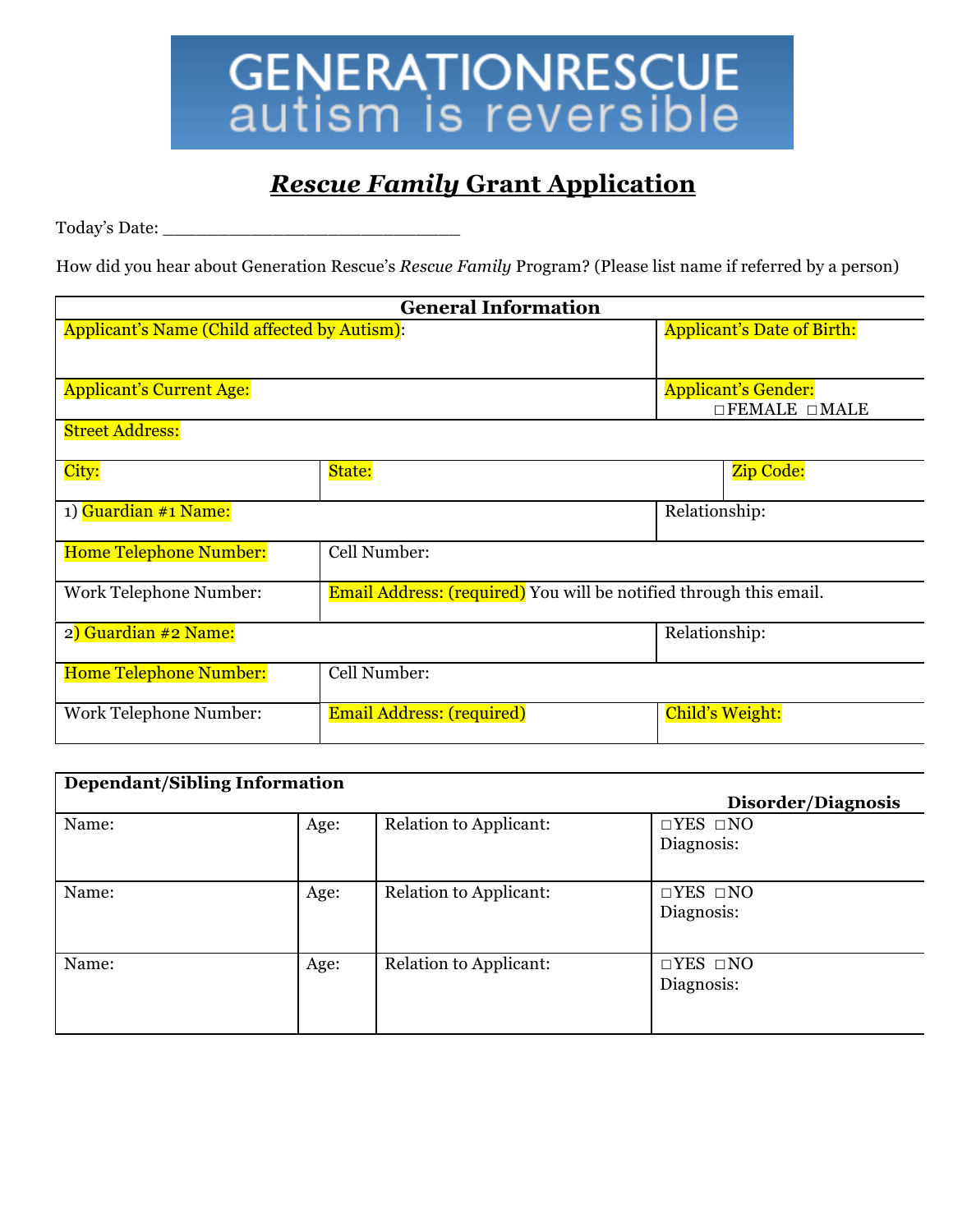#### **History**

**Consent:** This form authorizes the use and/or release of the protected health information as noted below for purposes of the Generation Rescue grant review process. I give Generation Rescue permission to verify treatment information by contacting the treatment vendors directly. This authorization shall be valid for one year unless otherwise stated. I understand that I may revoke this authorization in writing at any time.

#### *Signature/Date*:

| <b>Current Diagnosis:</b> |                   | Date of Diagnosis: |
|---------------------------|-------------------|--------------------|
| Current Age:              | Age at Diagnosis: |                    |

| A Name of Institution where Diagnosed |
|---------------------------------------|
| $\alpha$ . $\alpha$ . $\alpha$        |

Street Address:  $\qquad \qquad$  City:  $\qquad \qquad$  State:  $\qquad \qquad$  Zip Code:

### d: Institution and Institution where Diagnosed: Telephone Number:

#### **Treatments**

| <b>Type of Treatment</b>    | <b>Treatment</b>           | <b>Frequency</b>    | <b>Provider of Services</b> |
|-----------------------------|----------------------------|---------------------|-----------------------------|
|                             | <b>History</b>             | (ex: 2hrs per week) |                             |
|                             | (please check one)         |                     |                             |
| <b>Speech Therapy</b>       | $\Box$ Current $\Box$ Past |                     |                             |
|                             | $\Box$ Not applicable      |                     |                             |
| <b>Occupational Therapy</b> | $\Box$ Current $\Box$ Past |                     |                             |
|                             | $\Box$ Not applicable      |                     |                             |
| <b>Physical Therapy</b>     | $\Box$ Current $\Box$ Past |                     |                             |
|                             | $\Box$ Not applicable      |                     |                             |
| <b>Applied Behavior</b>     | $\Box$ Current $\Box$ Past |                     |                             |
| Analysis                    | $\Box$ Not applicable      |                     |                             |
| <b>Special Diets</b>        | $\Box$ Current $\Box$ Past |                     |                             |
|                             | $\Box$ Not applicable      |                     |                             |
| <b>Biomedical Testing</b>   | $\Box$ Current $\Box$ Past |                     |                             |
|                             | $\Box$ Not applicable      |                     |                             |
| Biomedical                  | $\Box$ Current $\Box$ Past |                     |                             |
| Intervention                | $\Box$ Not applicable      |                     |                             |
| Social Skills Groups        | $\Box$ Current $\Box$ Past |                     |                             |
|                             | $\Box$ Not applicable      |                     |                             |
| Supplements                 | $\Box$ Current $\Box$ Past |                     |                             |
|                             | $\Box$ Not applicable      |                     |                             |
| Supplements                 | $\Box$ Current $\Box$ Past |                     |                             |
|                             | $\Box$ Not applicable      |                     |                             |
| Supplements                 | $\Box$ Current $\Box$ Past |                     |                             |
|                             | $\Box$ Not applicable      |                     |                             |
| <b>Prescription Drugs</b>   | $\Box$ Current $\Box$ Past |                     |                             |
|                             | $\Box$ Not applicable      |                     |                             |
| <b>Prescription Drugs</b>   | $\Box$ Current $\Box$ Past |                     |                             |
|                             | $\Box$ Not applicable      |                     |                             |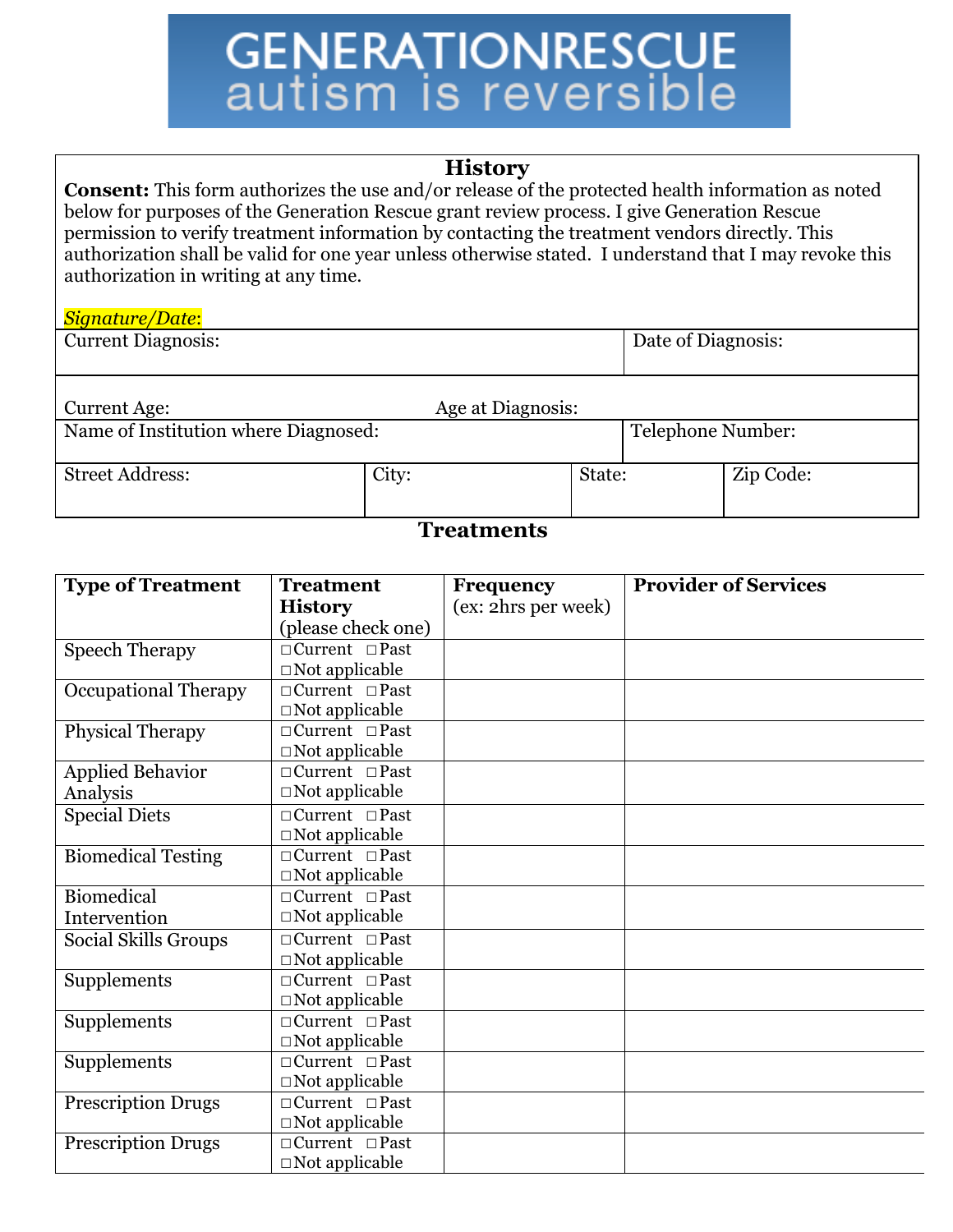#### **Financial Information**

| Guardian #1 Yearly Gross Income:                                                 | \$<br>Please attach a copy of previous year's Tax Return* |
|----------------------------------------------------------------------------------|-----------------------------------------------------------|
| Guardian #2 Yearly Gross Income:                                                 | \$<br>Please attach a copy of previous year's Tax Return* |
| <b>Other Sources of Income:</b><br>(Regional Center, IHSS, SSI)                  | \$                                                        |
| Total Yearly Gross & Other Income:<br>*(no other income source will be accepted) | \$                                                        |

**Funding Sources:** (including other grants or scholarships awards) Check all funding sources that apply and complete the requested information.

| □ Private/Health Insurance |                                             |                   |  |  |  |
|----------------------------|---------------------------------------------|-------------------|--|--|--|
| <b>Insurance Company:</b>  | <b>Contact Person:</b>                      | Telephone Number: |  |  |  |
| <b>Treatments Covered:</b> |                                             |                   |  |  |  |
|                            |                                             |                   |  |  |  |
| □ Regional Center          |                                             |                   |  |  |  |
| <b>Regional Center:</b>    | <b>Contact Person:</b>                      | Telephone Number: |  |  |  |
| Services Provided:         |                                             |                   |  |  |  |
|                            |                                             |                   |  |  |  |
| □ School District          |                                             |                   |  |  |  |
| <b>School District:</b>    | Telephone Number:<br><b>Contact Person:</b> |                   |  |  |  |
| <b>Services Provided:</b>  |                                             |                   |  |  |  |
| $\Box$ County              |                                             |                   |  |  |  |
| County:                    | <b>Contact Person:</b>                      | Telephone Number: |  |  |  |
| Services Provided:         |                                             |                   |  |  |  |
|                            |                                             |                   |  |  |  |
| $\Box$ Other               |                                             |                   |  |  |  |
| Describe:                  | Telephone Number:<br><b>Contact Person:</b> |                   |  |  |  |
| Services Provided:         |                                             |                   |  |  |  |
|                            |                                             |                   |  |  |  |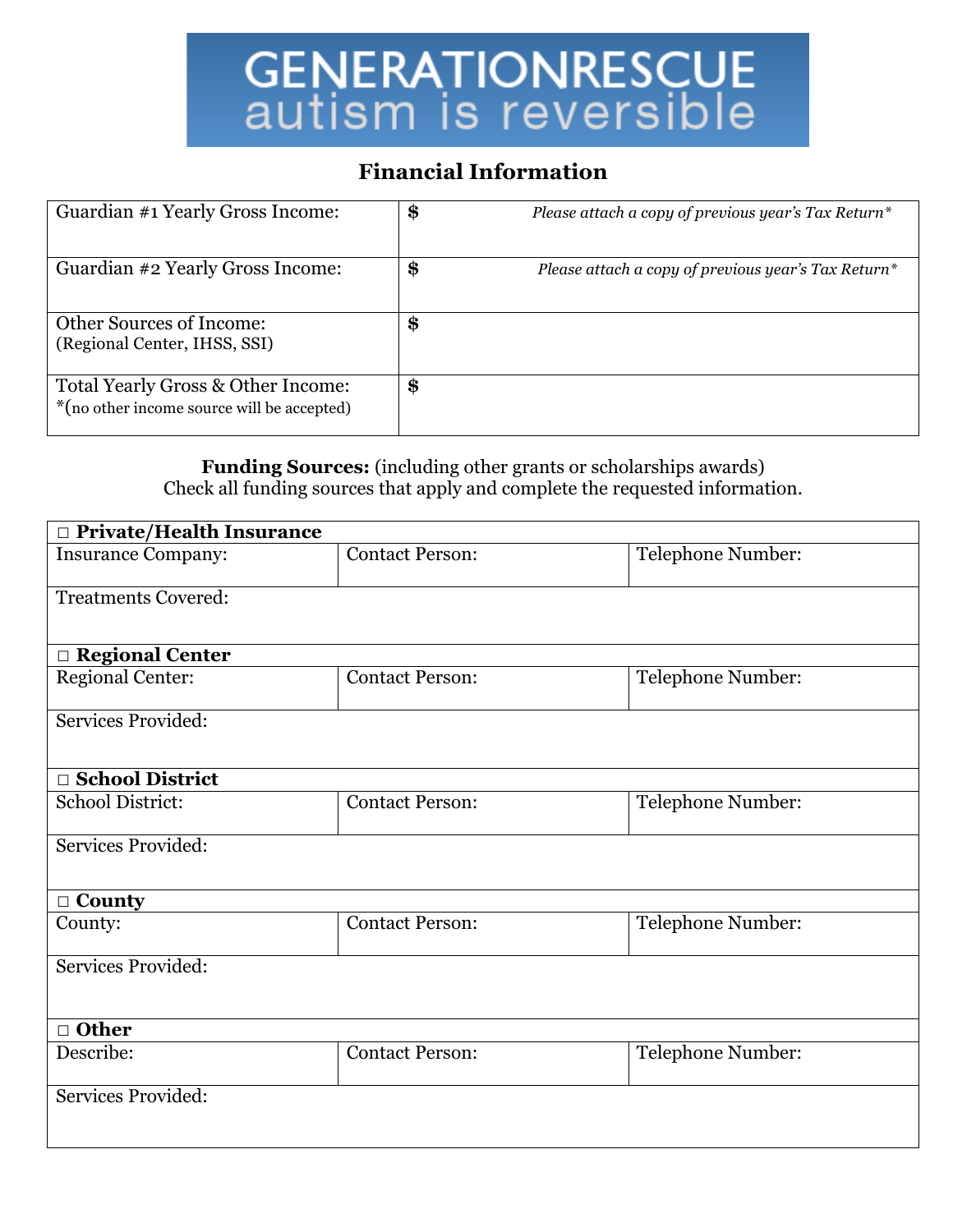#### **Please read each of the following statements carefully and initial if true.**

\_\_\_ 1. I understand that my child is required to follow the **GF/CF diet** or **SCD** diet for the 90-day grant period.

\_\_\_ 2. I understand that a New Generation Medical Doctor (NGMD) will be assigned to my child and that I have no choice in this matter and cannot change the assigned doctor.

\_\_\_ 3. I understand that a NGMD may consist of Medical Doctors, Chiropractors, Nutritionists, Nurse Practitioners, and other health professionals.

\_\_\_ 4. I understand that I am responsible for scheduling my child's doctor appointments with the assigned doctor.

\_\_\_ 5. I understand that if I miss my child's scheduled doctors appointment or cancel without giving 24hr notice, that I am responsible for any fees incurred.

\_\_\_ 6. I understand that Generation Rescue will **not** be paying for any lab testing or blood work.

\_\_\_ 7. I understand that Generation Rescue will **not** be paying for any supplements recommended by the NGMD.

\_\_\_ 8. I understand that my child has **NOT** seen a Defeat Autism Now! (DAN!) or NGMD.

 $\frac{1}{2}$  , the contract of the contract of the contract of the contract of the contract of the contract of the contract of the contract of the contract of the contract of the contract of the contract of the contract of t

\_\_\_ 9. I understand that my child has **NOT** done any lab testing.

\_\_\_ 10. I understand that my child has **NOT** done any DAN! protocols for treating children with Autism.

I have read the above statements and fully understand each of them. I understand that by not complying with any of the above statements I forfeit my child's participation in the grant program. I will be held responsible for returning anything sent from Generation Rescue back to them at my cost.

Signature of parent/guardian Date